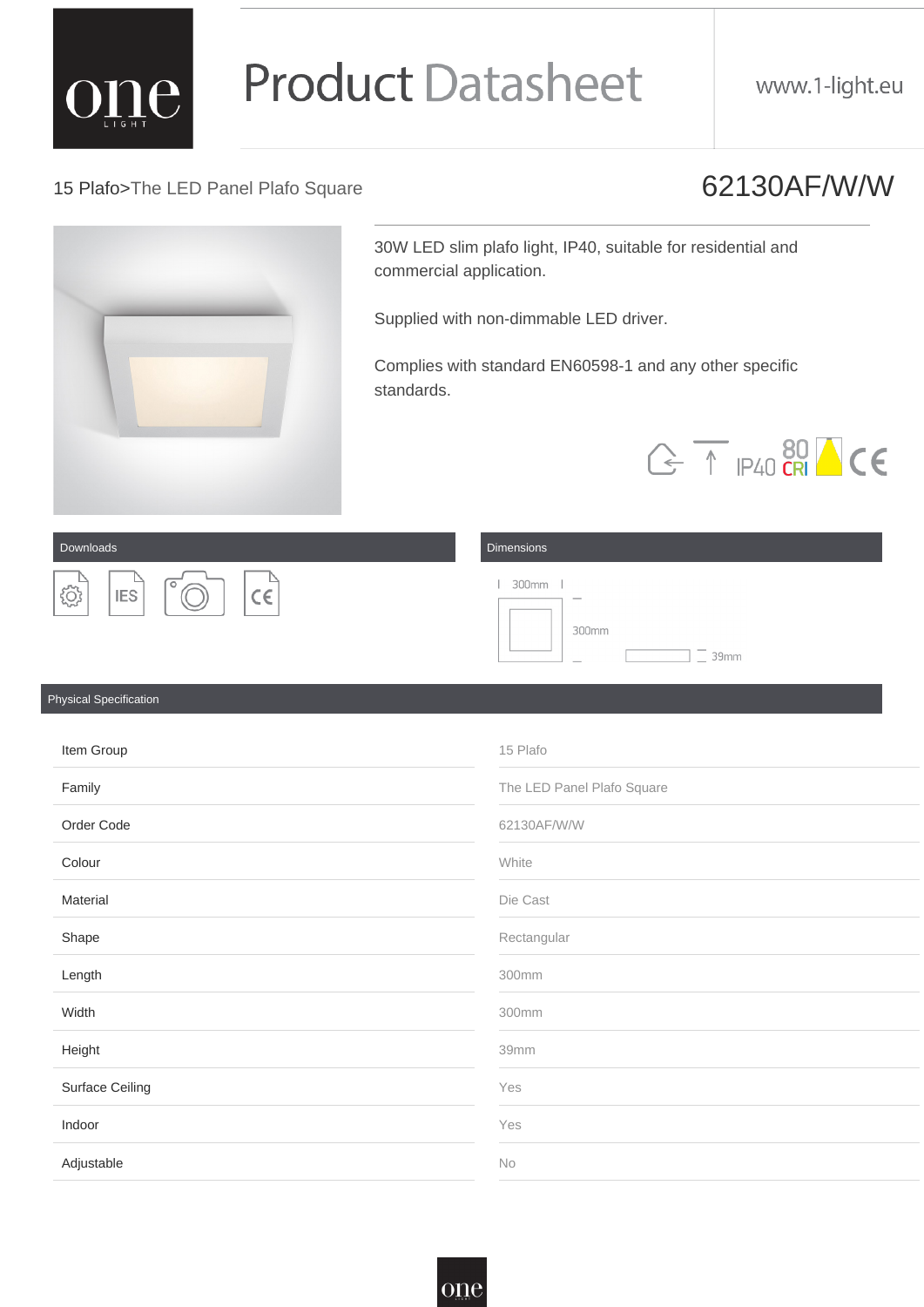| Gear                | External-Included |
|---------------------|-------------------|
|                     |                   |
| Fitting + Driver    |                   |
| Input Voltage       | 220-240V          |
| 50 Hz               | Yes               |
| 60 Hz               | Yes               |
| <b>Safety Class</b> |                   |
| Power(Watts)        | <b>30W</b>        |
| <b>IP Rating</b>    | <b>IP40</b>       |
| <b>Light Source</b> | LED built in      |
| Dimmable            | No                |
| F Mark              | $\sqrt{F}$        |

| Input Type           | <b>Constant Current</b> |
|----------------------|-------------------------|
| <b>Input Current</b> | 1000mA                  |
| Voltage              | <b>28V</b>              |
| <b>Safety Class</b>  | $\binom{1}{1}$          |
| Power(Watts)         | <b>28W</b>              |
| <b>IP Rating</b>     | <b>IP40</b>             |
| <b>Light Source</b>  | LED built in            |
| <b>LED Type</b>      | <b>SMD 2016</b>         |
| <b>LED Brand</b>     | Sanan                   |
| F Mark               | $\overline{\sqrt{F}}$   |

### Fitting

| Gear          |            |
|---------------|------------|
| Gear Type     | Led Driver |
| Input Voltage | 220-240V   |
| 50 Hz         | Yes        |
| 60 Hz         | Yes        |

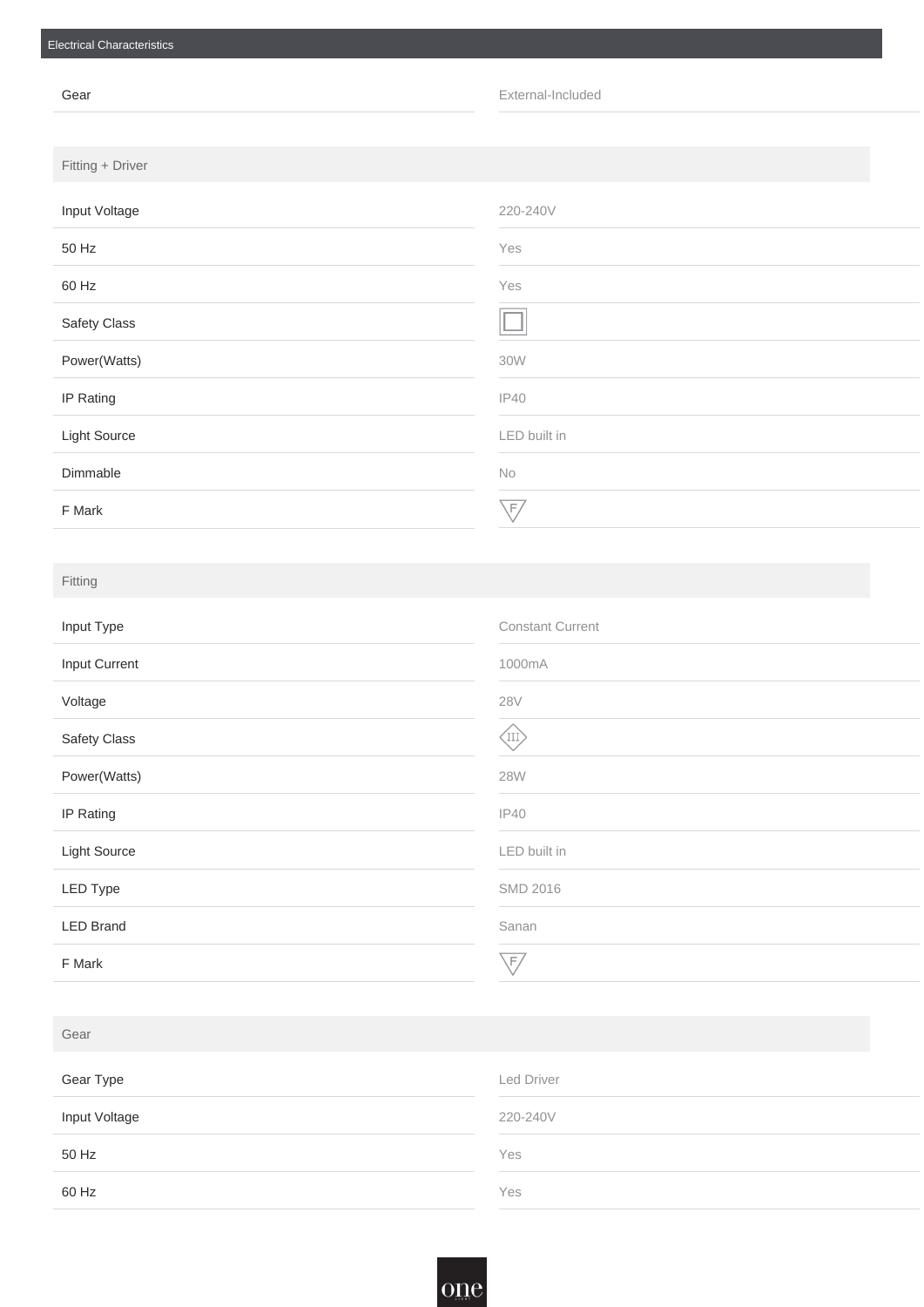| Power(Watts)            | 18-28W  |
|-------------------------|---------|
| Power Factor            | 0,9     |
| <b>Constant Current</b> | Yes     |
| 1000mA                  | 18-28V  |
| <b>IP Rating</b>        | IP20    |
| <b>Safety Class</b>     |         |
| Dimmable                | No      |
| <b>Housing Material</b> | Plastic |
| <b>Output Terminal</b>  | Cable   |
| Manufacturer            | KEGU    |

## Illumination Data

| <b>Colour Temperature</b>   | 3000K     |
|-----------------------------|-----------|
| <b>Lumen Output</b>         | 1957lm    |
| <b>Light Efficiency</b>     | 72,46lm/W |
| <b>CRI</b>                  | 80        |
| <b>Illumination Diagram</b> |           |

## Packing Info

| <b>Box Length</b> | 32cm          |
|-------------------|---------------|
| <b>Box Width</b>  | 31,5cm        |
| <b>Box Height</b> | 4,5cm         |
| <b>Box Weight</b> | 2,2kg         |
| Pcs/Carton        | 10            |
| Barcode           | 5291889035923 |